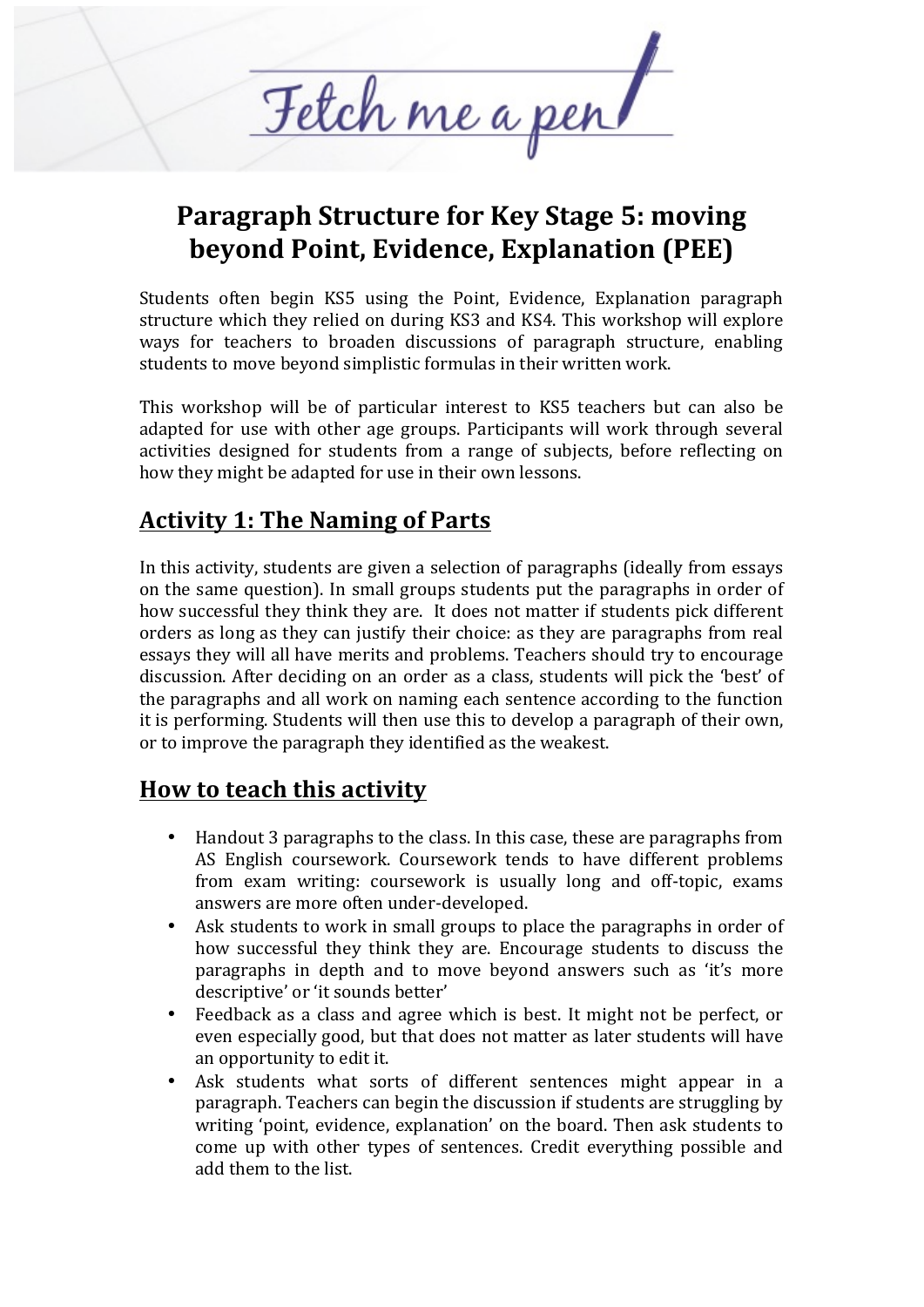Fetch me a per

- Ask students to label the sentences in the paragraph in pairs. Emphasise that there is no single right answer and that some sentences might be both evaluative and analytical, or partly make a point but also analyse language.
- Project the paragraph on the board and feedback, discussing why people decided on those labels.
- At this stage it might be useful to discuss PEE paragraphs and look at the one labelled on the board. Ask students whether this is a PEE paragraph or not. Emphasise that in many ways this is a PEE paragraph (as that structure is often a useful way to make and then develop a point) but that it is also a lot more varied. The key is not to replace PEE with a new more complex acronym but to get students to see that each paragraph will be different, depending on what is being written and the point they are trying to make. Students will have to decide what sentences they need to make their point.
- Teachers can now ask students if the 'best' paragraph needs editing or if there is anything they might move around. Encourage students to see all writing as in process: even the best work can be edited. Teachers might offer some of their own ideas, or even just suggest some parts which could be worded more eloquently
- Students can now label the weakest paragraph and rewrite it, adding in the information that is missing, or reordering the ideas (or even deleting sentences that go off topic). Or students might have some of their own work that they can edit.
- Feedback and emphasise the variety of the paragraphs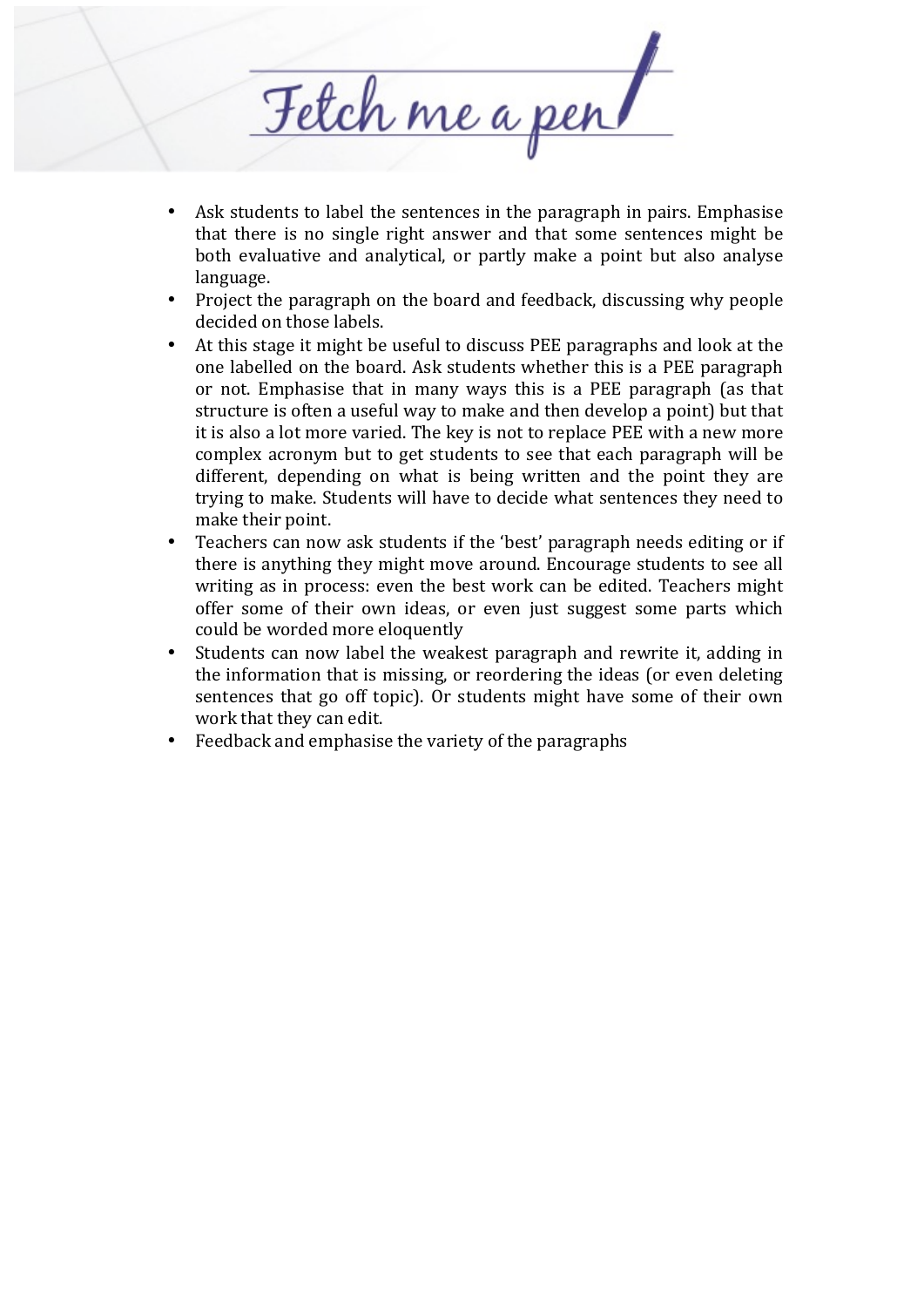Fetch me a per

### **Resources**

Teachers should select paragraphs from essays from their own class. Here is an example from AS English students at Mulberry School for Girls. All three paragraphs are taken from the essay: 'Both Aravind Adiga and Kiran Desai are concerned with the negative effects of colonialism and globalisation.' Discuss to what extent you agree or disagree with this statement with reference to The White Tiger and The Inheritance of Loss.'

### **Paragraph X**

Both Adiga and Desai present their protagonists in different situations and show them both achieving different things through globalisation. Adiga presents his protagonist Balram as a very ambitious but bad servant. He shows Balram as being very clever and sly, because of the way he becomes rich and how he behaves with different types of people depending on what he can get from them and how it will benefit him. However, Desai presents one of her main characters Biju as a weak and feeble immigrant worker. Desai presents Biju as being an adolescent who just wants to fit in with the people around him as he feels he is different to the other workers at the restaurants he works at. Both Desai's and Adiga's characters are very different from each other, they are almost the opposite. Adiga shows Balram as being successful through globalisation and Desai presents Biju as making himself a servant of globalisation. Although Balram believes that there is no success through globalisation he does find success through it. He also believes that success is only gained through criminal acts. This view is not challenged because most of the rich people around him gained wealth through criminal acts, especially through corruption; this is shown by the bus conductor, Vijay, who throughout the whole book keeps on changing his job, going higher up and working for corrupt government people "each time" you saw him he had done better for himself" (P.99). Although globalisation does make Balram successful it means that he gained it through many bad things; he murdered, stole and abandoned his family to gain wealth, he became corrupted through wealth which is all that globalisation stands for and the main principle of globalisation, to gain wealth. Desai however shows Biju failing through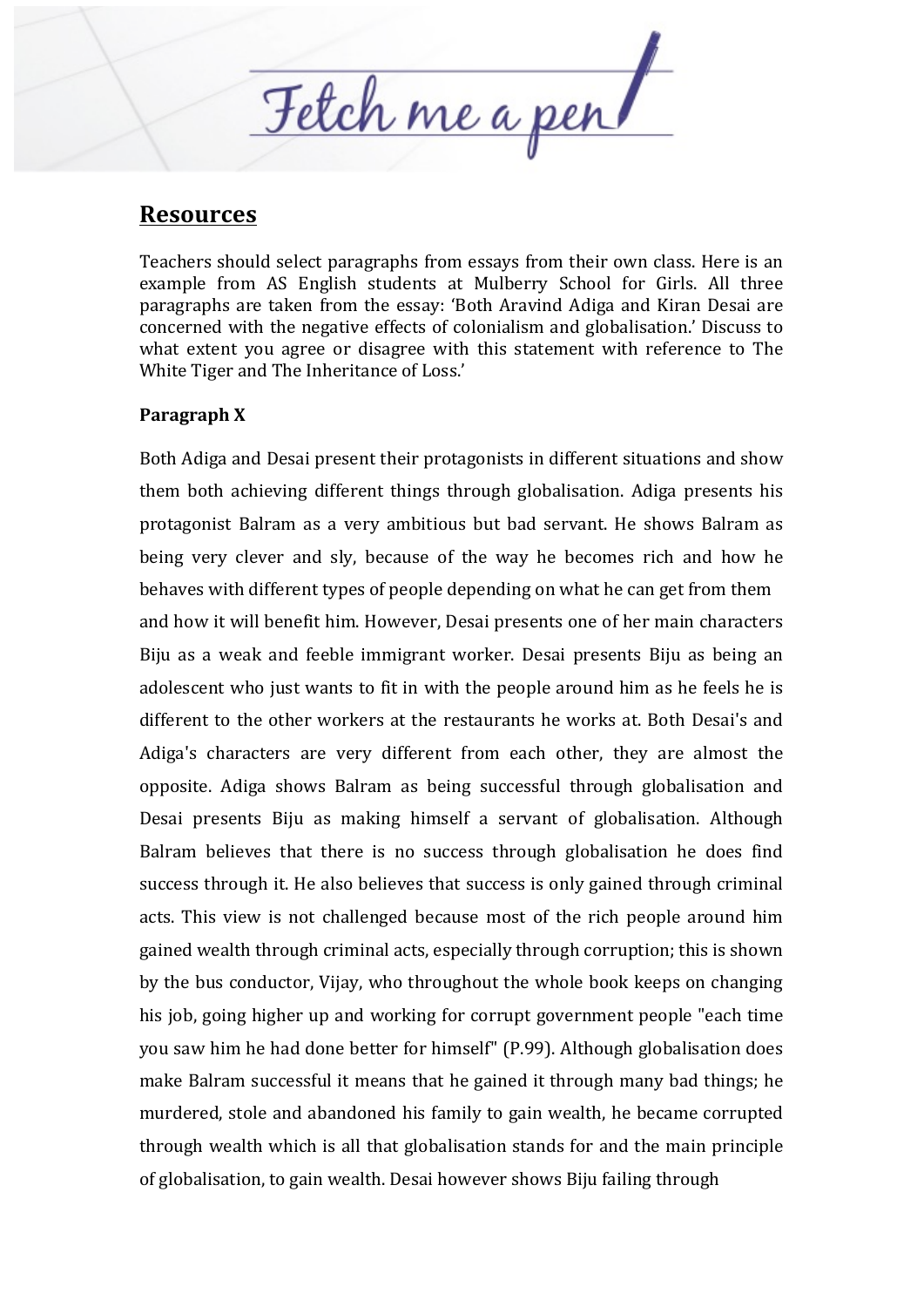Fetch me a per

globalisation. He goes to another country to make himself richer but it does not work out for him, he overworks himself in incredibly poor conditions and he gets less than minimum wage. He makes himself a servant of globalisation, he goes to another country to benefit from it but makes himself their servant, he serves them with no chance of bettering himself, he doesn't leave any room for himself to gain anything from globalisation.

#### **Paragraph H**

Both Biju and Balram are products of British colonization; however Balram saw success through colonization whilst Biju became a servant to it. Biju is an illustration of a man with high hopes, attempting to rise from the darkness through globalisation; however globalisation is the reason for his uncertainty. poverty and homelessness. Biju's continuous change of jobs reflects mass globalisation as it highlights the immense number of different ethnic minorities working together in different working environments to create a "fusion trend". However though the union between so many nationalities produced tasteful products, the likes of "basil samosa" and "mango margarita", there lay a far more important underlying message in the existence of so many nationalities in a single restaurant basement. This diversity is not just about globalisation of food rather it is about the fact that "business was business. The fittest one wins and gets the butter". This harsh portrayal of the lives of illegal immigrants allows the reader to understand the reason for Biju's negative perception of American culture. His continuous change in jobs at "Baby Bistro", then at "Le Colonial" may imply liberated movement and an opportunity for the uneducated. But Biju gives the audience an insight into the reality of his life. The freedom of leaping from job to job is not an advantage, rather "this instability is a raw illustration of the difficulties Biju and his fellow migrants face in earning a steady income and settling down. The critic Khan describes how "in him Kiran Desai portrayed the impact of the politics of globalisation and post colonialism on the economic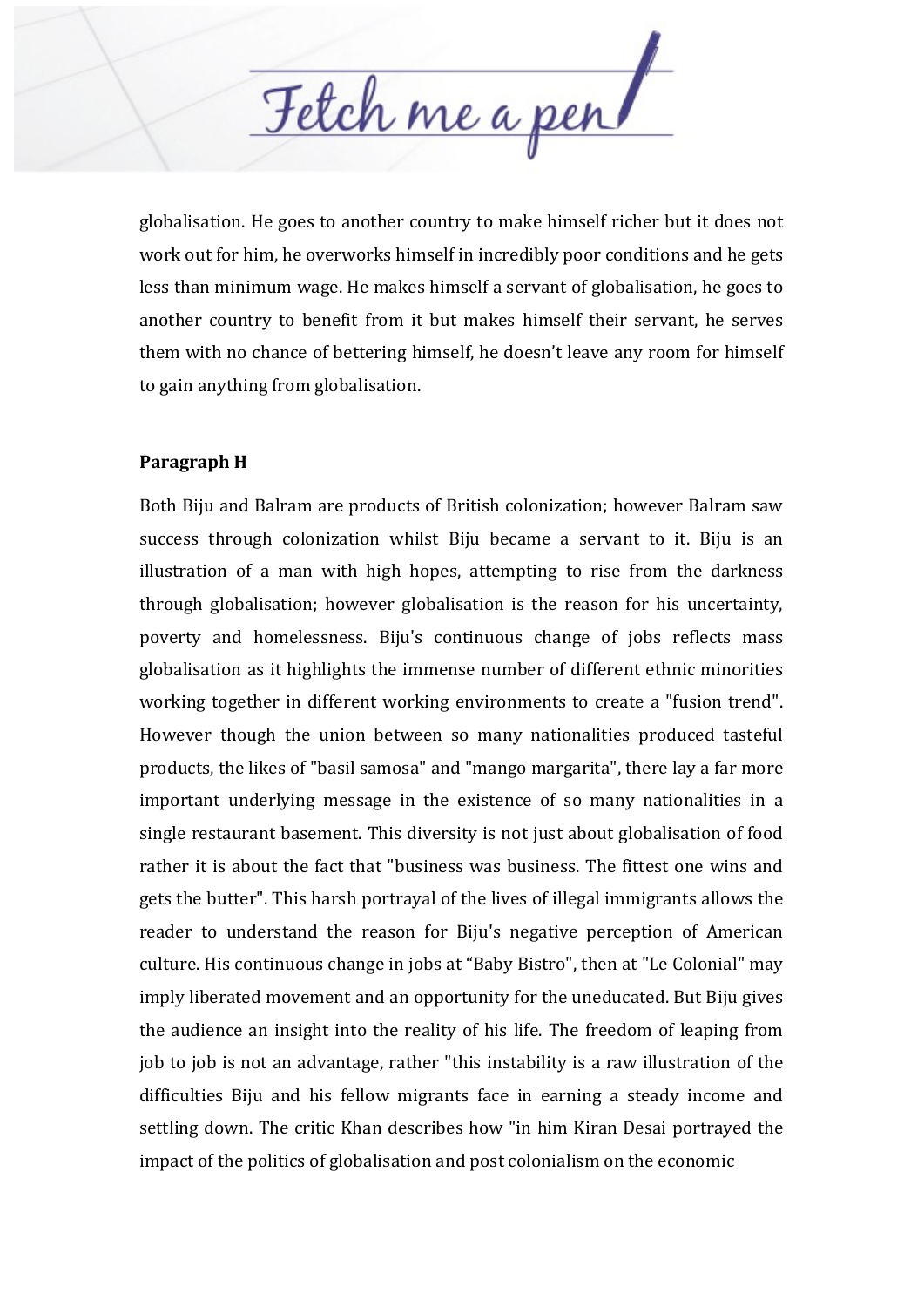Fetch me a per

structure of the once colonised nation." Despite these difficulties, the dominance and superiority of the western world has been driven into the migrants, to such an extent that they'd endure tribulations in America and be nearer to their dream, rather than enjoy the comfort of their homeland.

### **Paragraph B**

Globalisation has had a huge contribution to how Balram changed from "a sweet, innocent village fool" turning into "citified fellow full of debauchery, depravity, and wickedness. He is exposed to things that he generally wouldn't consider in life, and consequently he becomes a whole new person who is self-centred. His connections with fellow drivers, the reading of books and newspapers the corrupt practices played by his master of bribing the ministers, his experience of accepting responsibility of an accident which he himself has never committed, Adiga typifies that globalisation and colonialism satirises the insensible development of it and how much it plays a huge part in peoples life. Balram describes how difficult it was for him to escape from the rooster coop as he states that "a rooster was escaping from the coop! A hand was thrust out - I was picked up by the neck and shoved back into the coop". This may imply that every time Balram had tried to escape from the rooster coop there seemed to have been something that was stopping him, thus he had to carry out such a vengeful act of killing his own master, the one he worshiped and respected more than a God. Aravind Adiga explores an individualistic society through Balram's eyes, as different individuals see the corrupted Indian government as an advantage for them to get into the India of lightness, leaving behind the India of darkness.

### **How to use this activity in other subjects**

• Each subject teacher will have different ideas about what needs to go into a good paragraph. Sometimes this is dictated by mark schemes, sometimes by personal preference. Try to begin by finding paragraphs that work well in your subject area and then see how they are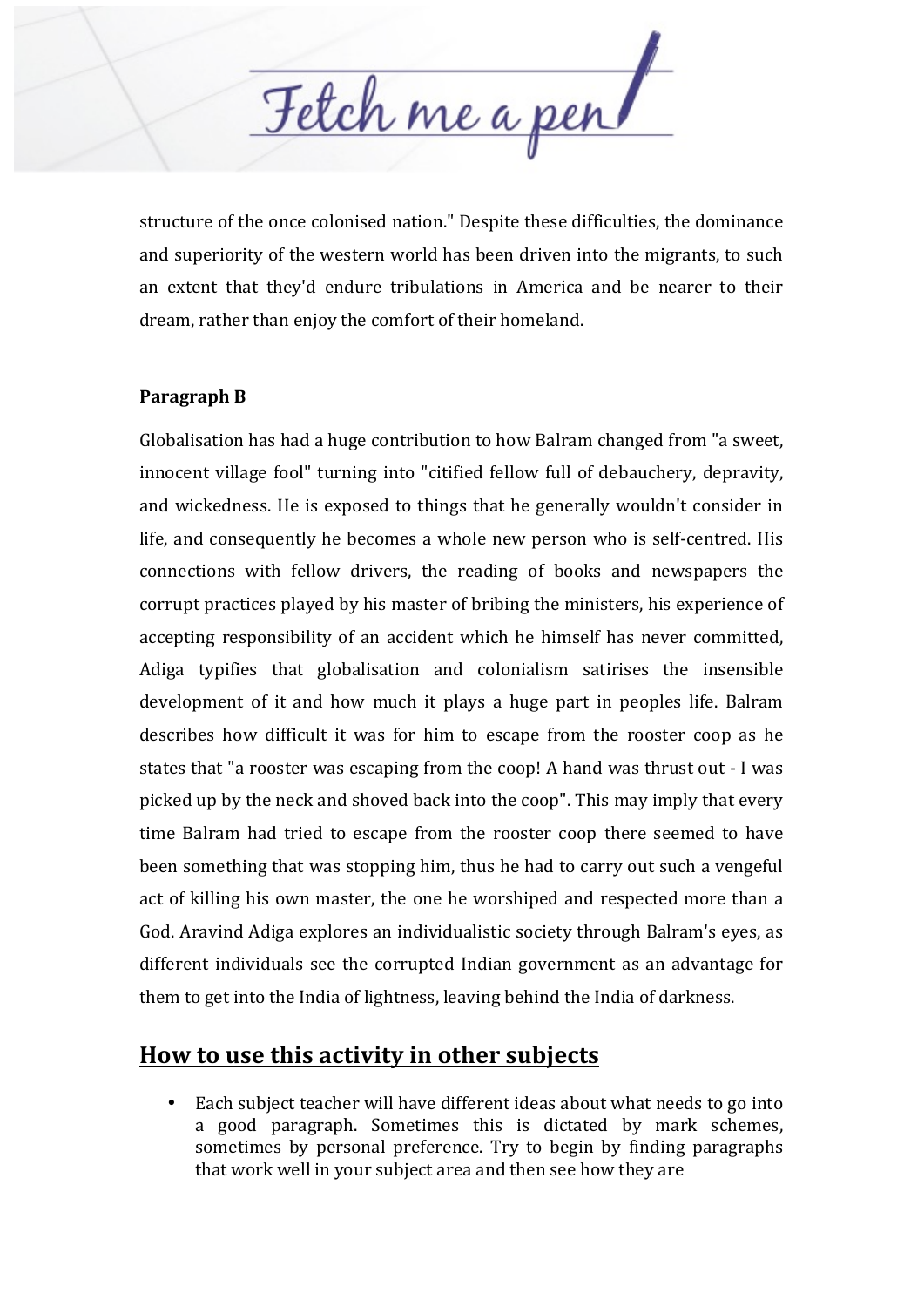

- constructed. It is a good idea to find different models of successful paragraphs so that students do not replace PEE with another formula.
- After this activity has been taught once, teachers can use variations of this activity as a starter. For example, teachers might project a paragraph that is not successful and ask students to work in groups to identify the problems before rewriting it. These activities work best when they are repeated regularly so that students practice writing all the time. Wherever possible copy students' work so that they are discussing writing that is relevant and at the correct level.
- When first tackling academic writing problems, teachers might choose to edit all other mistakes (such as grammar and problems introducing quotations) out of the paragraphs. However, once students are used to the activity and have been thinking about their writing for a number of months, they might benefit from having a few minutes to edit out these problems themselves.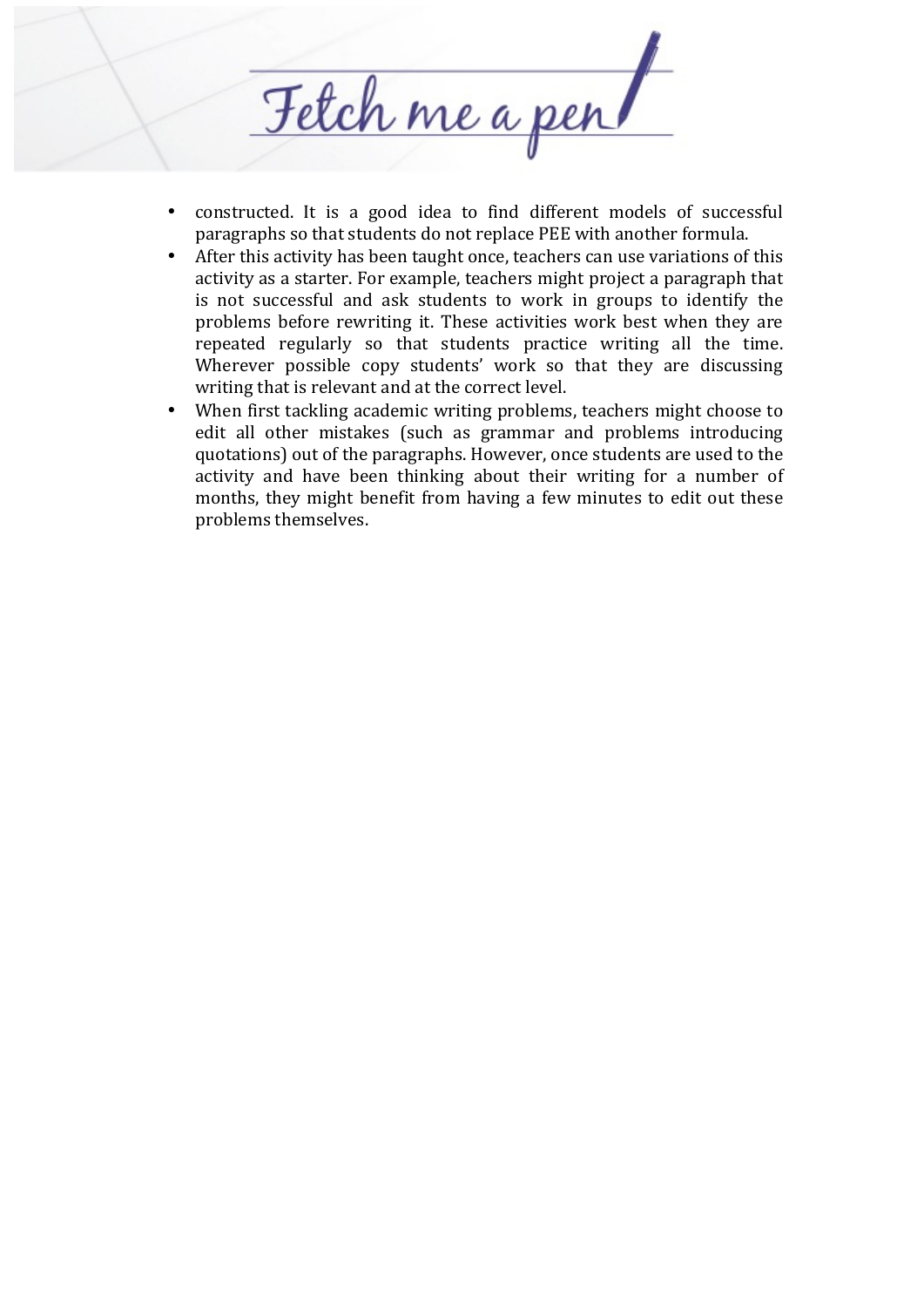Fetch me a per

### Activity 2: Beginning a new paragraph

This activity helps students to consider what each paragraph is going to cover. Teachers should take a random sample of the first sentences of paragraphs in students' essays and copy them. Students then have to consider whether these are effective paragraph openings. If they are not, then students should rewrite them. Finally, students should look at the beginnings of their paragraphs in a recent essay and improve them.

# **How to teach this activity**

- Look at the best paragraphs from Activity 1 (or any similar task) and ask your class to establish what makes a good opening to a paragraph in your subject. I often call these 'topic sentences' rather than 'points' as students tend to work in PEE as soon as they hear 'point'. However, you might have another name for them.
- Hand students a list or table with a selection of first sentences from an essay and ask them to work in pairs to decide whether these are good openings or not. You may need to work through an example together the first time students try this exercise.
- To help them, students can ask themselves these questions: Does this sentence give me a clear idea of what will follow in the paragraph? Is it a brief summary rather than a detailed description? Can subsequent sentences easily start exploring the thesis of the topic sentence?
- Feedback from pairs or small groups. Emphasise variety and try to credit a range of different responses. It is important for students to see writing as a process, rather than as having a 'right' or 'wrong' answer.
- This activity is best completed after a practice essay. Then, to consolidate the task, students can work on their own essay and improve the openings of their paragraphs.

### **Resources**

Teachers should compile their own lists of sentences from relevant essays from the class. Here is an example from AS Geography.

### **'WITH REFERENCE TO ONE OR MORE LOCATED EXAMPLES, EXAMINE THE SOCIAL AND ECONOMIC OPPORTUNITIES CREATED BY THE EXPLOITATION OF ENERGY RESOURCES.'**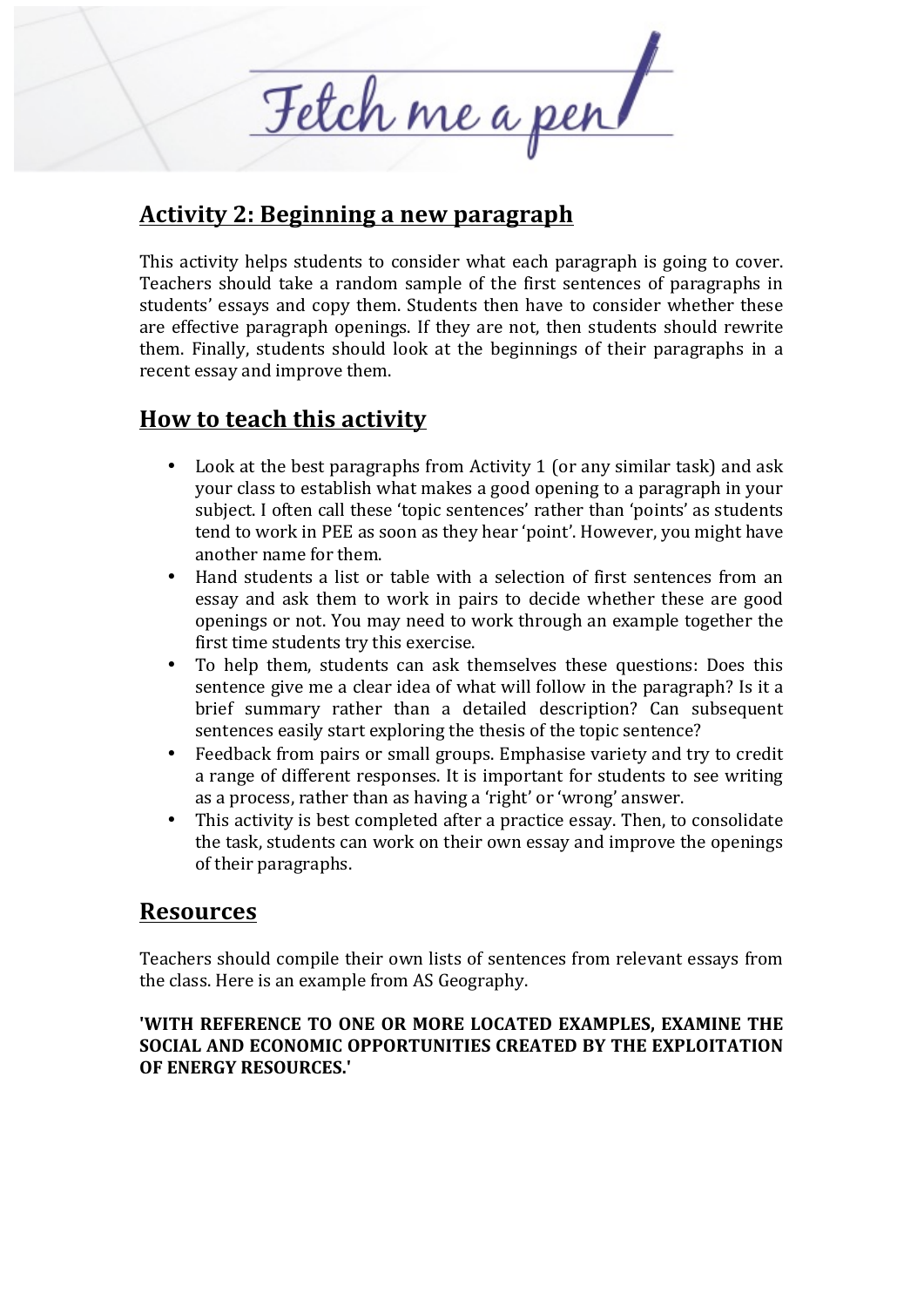Fetch me a per

Are these good topic sentences or not? If not, can you change/re-write them to make them more effective?

**99%** of Norway's electricity is supplied via hydro-electricity (HEP) which, in comparison to other energy sources, is a cheap alternative.

There were also many social benefits for example a greater satisfaction of the population with services provided to them.

**Norway has benefitted, first and foremost, economically through exploiting energy resources.**

**Norway** is a country that has experienced a lot of social and economic growth; this is because of the discovery of oil and gas that was exploited in the 1960s, that provided the push needed for Norway to become a sustainable country.

Nigeria is another located example where eco/socio opportunities arise from the exploitation of energy resources.

This is currently the case in Nigeria.

In reference to Norway the exploitation of energy resources, mainly hydro**electric power, has created economic development as it has a secure and semi-sustainable energy programme, meaning that it doesn't have to** import any energy and even exports most of its fossil fuels, making it one of the few nations with a positive budget deficit.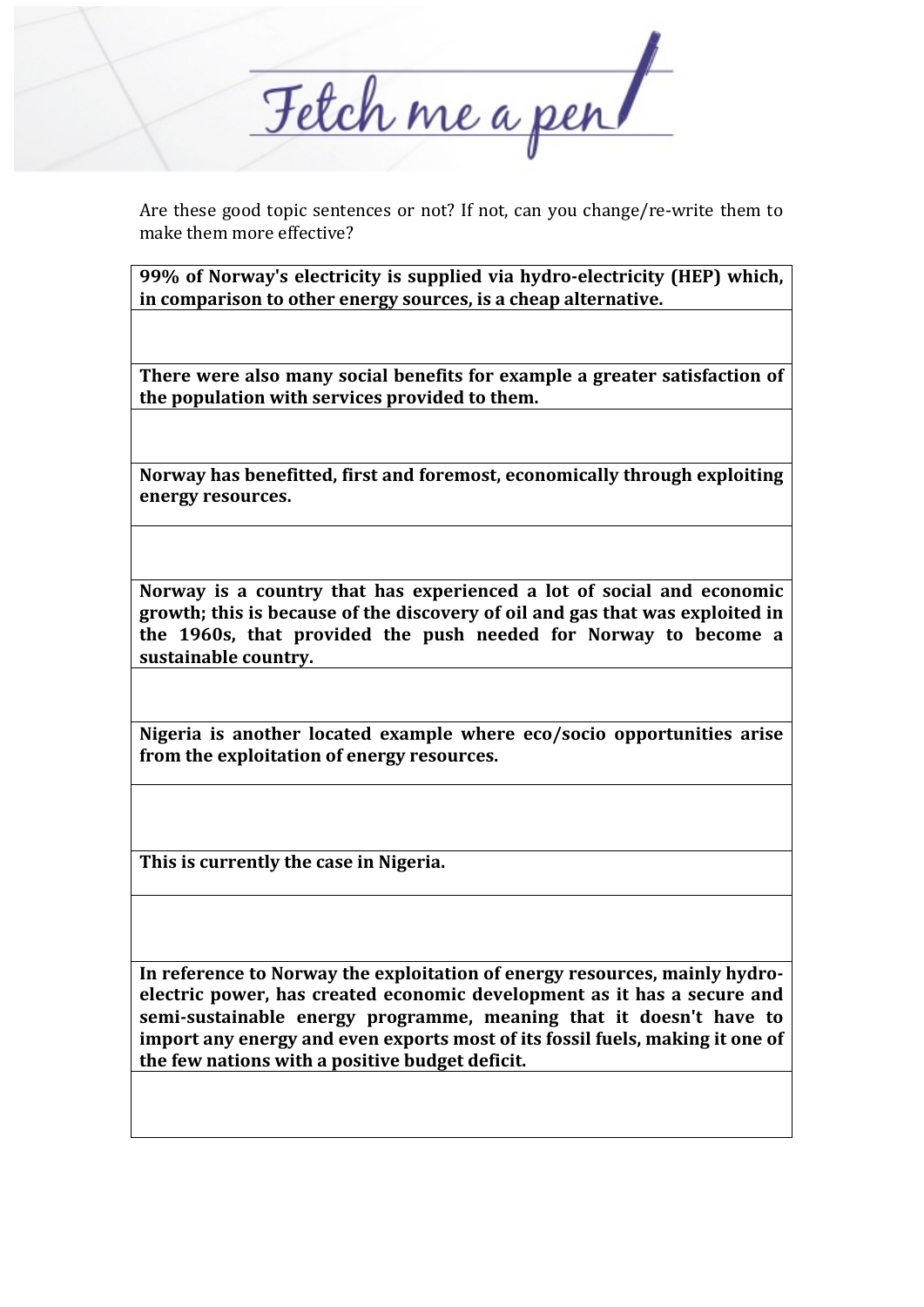Fetch me a per

#### **Answer Guide**

**99%** of Norway's electricity is supplied via hydro-electricity (HEP) which, in comparison to other energy sources, is a cheap alternative.

This is not a good topic sentence because it is too detailed. It would be more appropriate as an example later in a paragraph

**REWORKED TOPIC SENTENCE:** Norway relies on exploiting energy resources for its energy needs. 

There were also many social benefits for example a greater satisfaction of the population with services provided to them.

This is not a good topic sentence; again, it is too detailed as it specifically names one example. At the same time, it is also too vague: social benefits to what? A topic sentence should be complete in itself with all the information present.

**REWORKED TOPIC SENTENCE:** Exploiting energy resources has provided Norway with many social benefits.

**Norway** has benefitted, first and foremost, economically through exploiting **energy resources.**

This is a good topic sentence. It is general enough for the candidate to develop in the paragraph. 

Norway is a country that has experienced a lot of social and economic growth; this is because of the discovery of oil and gas that was exploited in the 1960s, that provided the push needed for Norway to become a sustainable country.

This begins well but goes into too much detail. The first part would make a good topic sentence.

**REWORKED TOPIC SENTENCE:** Norway is a country that has experienced a lot of social and economic growth.

Nigeria is another located example where eco/socio opportunities arise from the **exploitation of energy resources.** 

I think this works well as a topic sentence.

This is currently the case in Nigeria.

This is not a good topic sentence as the reader can only follow it if they have read the preceding paragraph. Students should avoid beginning sentences with 'this', 'it' or 'they'. 

**REWORKED TOPIC SENTENCE:** The poor management of Nigeria's energy exploitation means the country has seen few benefits.

In reference to Norway the exploitation of energy resources, mainly hydroelectric power, has created economic development as it has a secure and semi**sustainable energy programme, meaning that it doesn't have to import any** energy and even exports most of its fossil fuels, making it one of the few nations **with a positive budget deficit.** 

This is far too long to be an effective topic sentence.

**REWORKED TOPIC SENTENCE:** The exploitation of energy resources in Norway has created economic development.